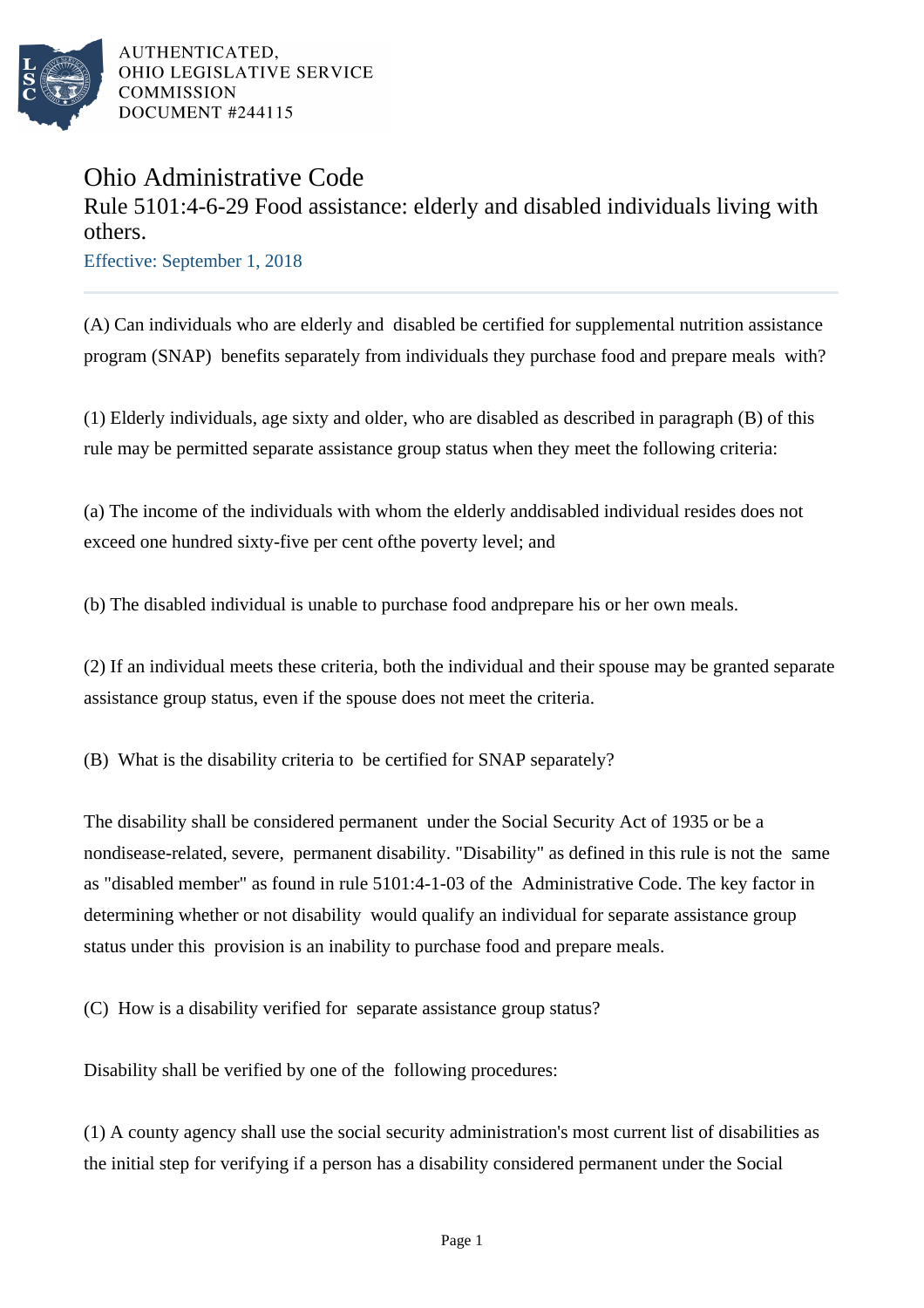

## AUTHENTICATED. OHIO LEGISLATIVE SERVICE **COMMISSION** DOCUMENT #244115

Security Act. A person who suffers from one of the disabilities listed under the Social Security Act must also be unable to purchase and prepare meals because of the disability in order to meet the designation of a separate assistance group status.

(2) When it is obvious to the county agency that the person is unable to purchase and prepare meals because he or she suffers from a severe physical or mental disability, even if the disability is not specifically mentioned on the Social Security Act list, additional verification is not needed and the nature of the disability shall be documented in the case file.

(3) When the disability is not obvious to the county agency, the person shall be required to provide a statement from a physician or licensed or certified psychologist certifying that the person is unable to purchase and prepare meals because he or she suffers from one of the non obvious disabilities mentioned in the Social Security Act list or is unable to purchase and prepare meals because he or she suffers from some other severe, permanent physical or mental disease or nondisease-related disability.

(D) How is the income of the other individuals in the home determined?

(1) After an elderly individual has been determined disabled in accordance with this rule, the following must occur:

(a) The gross income of the others with whom the individual resides must be considered, as if the others were applying for participation; and

(b) The income of the individual who is elderly and disabled and their spouse shall not be included in the calculation, nor are the elderly and disabled individual and their spouse to be considered assistance group members for this purpose.

(2) The gross monthly income of the others shall be compared to the one hundred sixty-five per cent of the federal poverty level for that assistance group size. If the gross income of the others with whom the elderly and disabled individual resides is no more than one hundred sixty-five per cent of the federal poverty level, the elderly and disabled individual (and their spouse) shall be granted separate assistance group status.